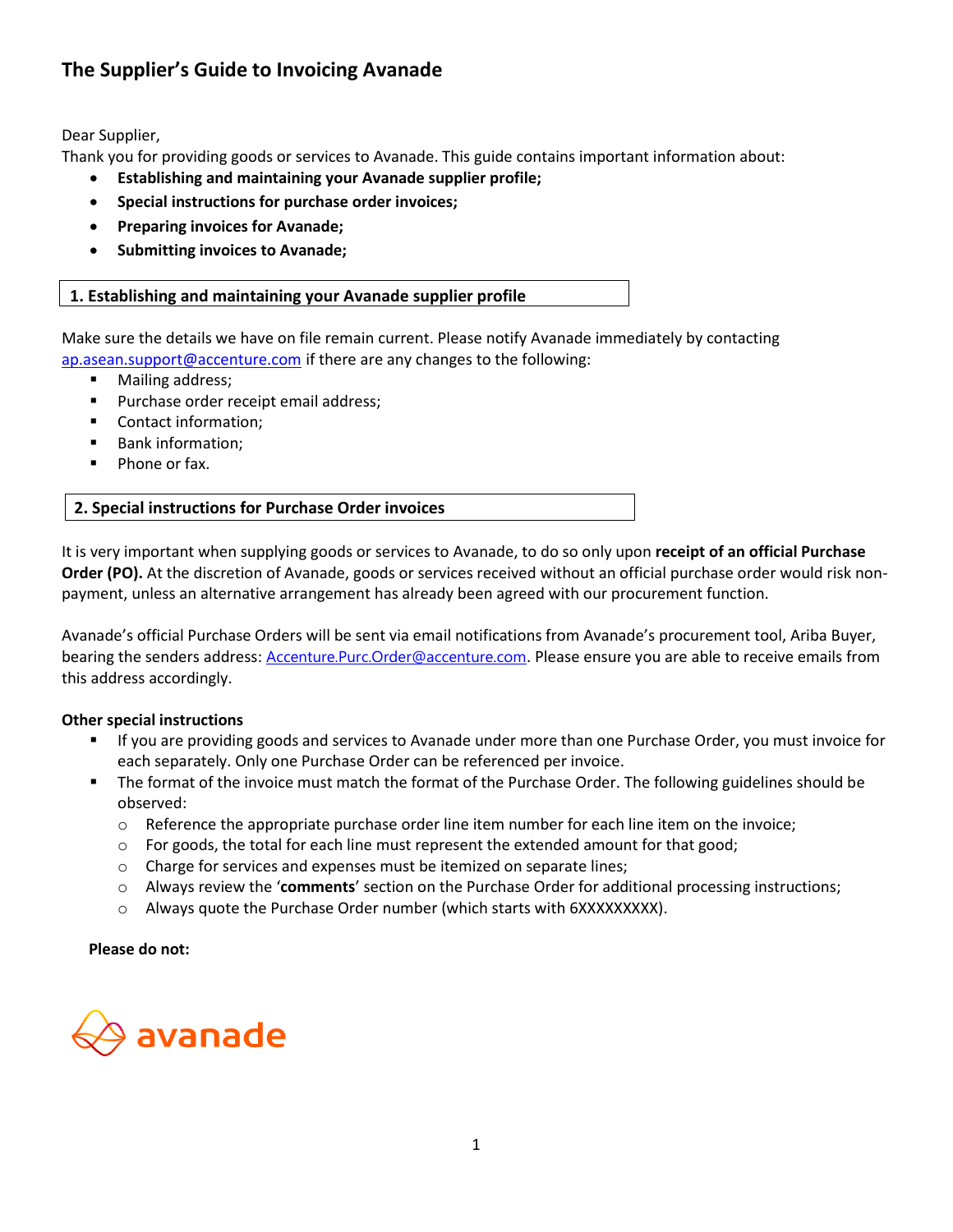- $\circ$  Mark the purchase order number with a highlighter as this affects the quality of our invoice scanning;
- o Handwrite the Purchase Order numbers on the invoice (where possible);
- o Quote the Purchase Requisition number (which starts with PRXXXXXX).

# **The Supplier's Guide to Invoicing Avanade (continued)**

### **3. Preparing invoices for Avanade**

When preparing invoices, please ensure you include the following information:

- Title 'Tax Invoice' prominently displayed;
- Company's full legal name and address;
- Correct Avanade Billing Entity Name;
- Correct Avanade address;
- Name of the Avanade contact who requested the goods or services (in email format preferably). The contact name needs to be mentioned above the Avanade Address (Note: this employee will be asked to confirm receipt of goods or services and verify the accuracy of the invoice);
- Contact details (i.e. email and phone) and name of your accounts receivable representative;
- Supplier tax invoice number or applicable reference number;
- Invoice date;
- Avanade Purchase Order number beginning with 6XXXXXXXXX where the goods or services are provided against a purchase order;
- Itemized description and quantity of the goods or extent of services that were supplied or rendered;
- The GST number if your entity is a registered company for GST;
- Total amount due along with GST, where applicable;
- Avanade's standard payment terms are **30 days** from receipt of a correct and duly submitted invoice. Please ensure that these payment terms are stated on the invoice unless alternative payment terms have been agreed in writing with Avanade Procurement
- Complete banking details for Avanade to pay the invoice:
	- o BSB
	- o account number
	- o account name
	- o sort code
	- o swift code
	- o or other preferred payment method (e.g. cheque).

# **Any incomplete information may result in delay in payment from Avanade.**

If you are issuing a credit note against a cancelled invoice, quote the corresponding invoice reference against which the credit note is being issued.

# **4. Submitting Original Invoices to Avanade**

Kindly submit your invoices within five business days from the invoice date. All invoices should be sent as a soft copy (in a non-manipulative format, e.g. PDF, TIF, JPEG) directly to **[acn.inv.malaysia@accenture.com](mailto:acn.inv.malaysia@accenture.com)**.